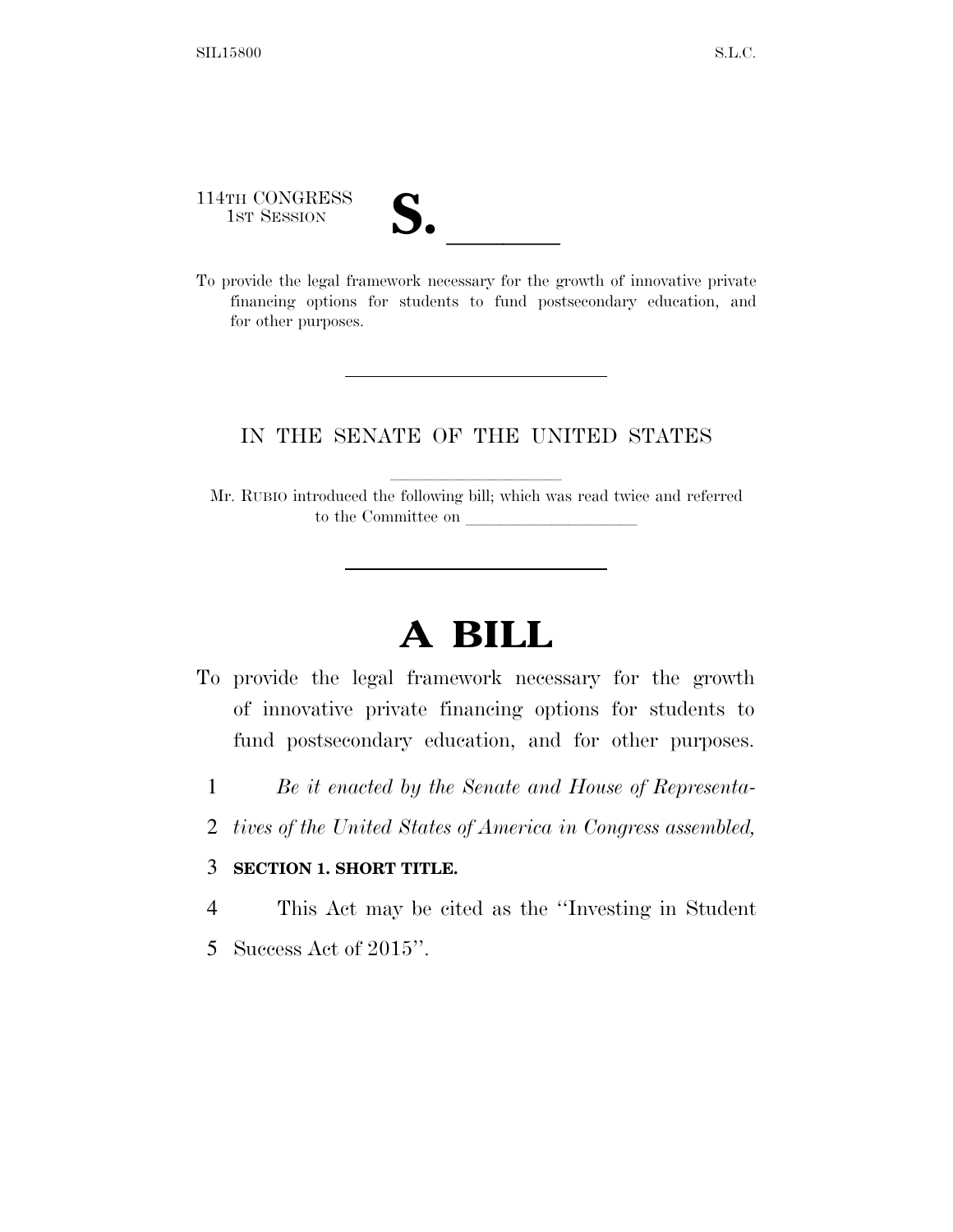## **TITLE I—AUTHORIZATION OF INCOME SHARE AGREEMENTS**

**SEC. 101. PURPOSE; LAWFULNESS OF INSTRUMENTS; PRE-**

### **EMPTION OF STATE LAW.**

 (a) PURPOSE.—It is the purpose of this title to au- thorize individuals to enter into income share agreements for the purposes of obtaining funds for postsecondary edu- cation in exchange for agreeing to pay to the holder of the contract a specified percentage of the individual's fu-ture income.

 (b) LAWFULNESS OF CONTRACTS; PREEMPTION.— Any income share agreement that complies with the re- quirements of section 102 shall be a valid, binding, and enforceable contract notwithstanding any State law lim- iting or otherwise regulating assignments of future wages or other income.

## **SEC. 102. TERMS AND CONDITIONS OF INCOME SHARE AGREEMENT CONTRACTS.**

 (a) DEFINITION OF INCOME SHARE AGREEMENT.— For purposes of this title, the term ''income share agree- ment'' means an agreement between an individual and any other person under which the individual commits to pay a specified percentage of the individual's future income, for a specified period of time, in exchange for payments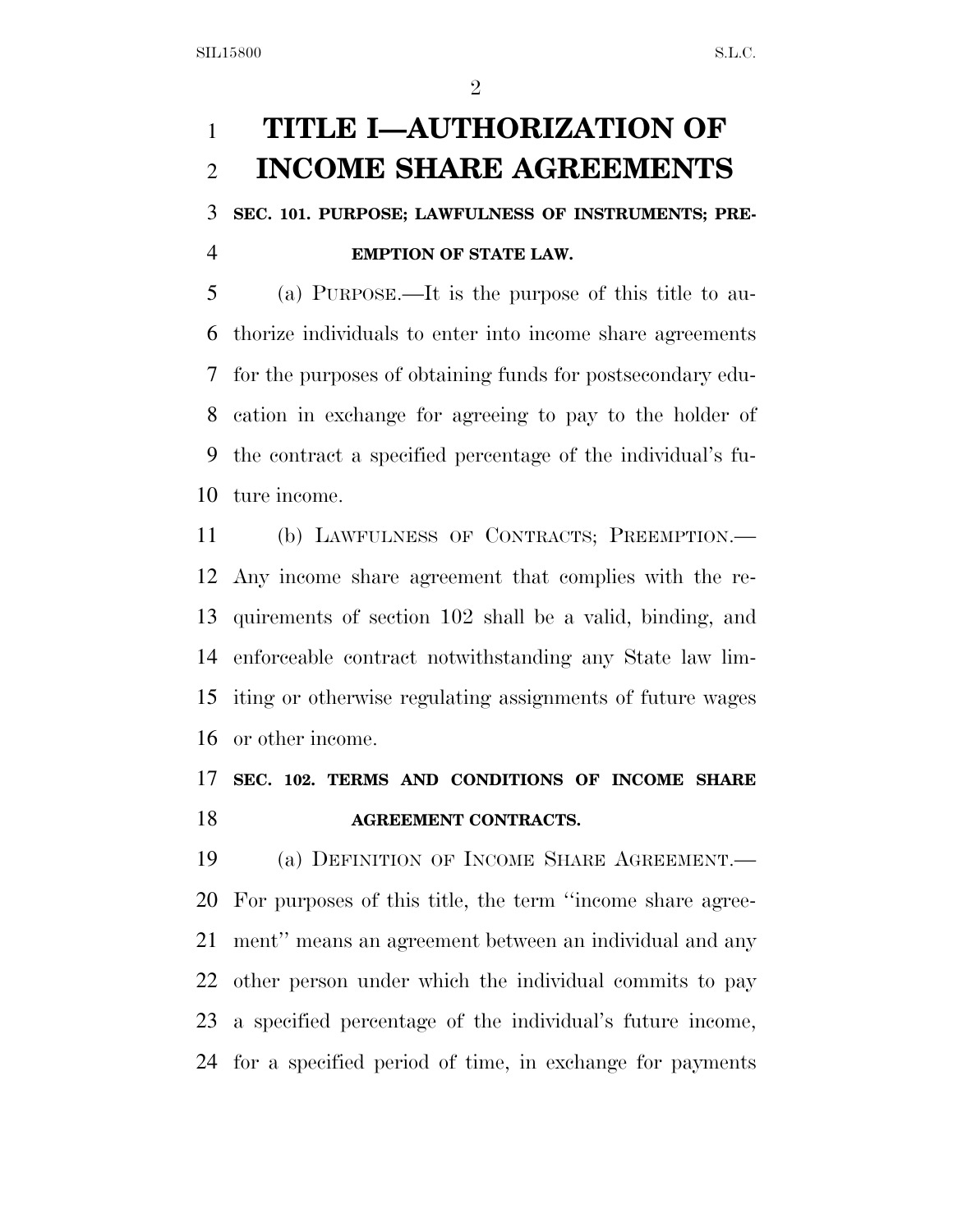to or on behalf of such individual for postsecondary edu-cation, workforce development, or other purposes.

 (b) TERMS AND CONDITIONS OF AGREEMENTS.—An income share agreement complies with the requirements of this section if the contract complies with each of the following conditions:

 (1) SPECIFIED PERCENTAGE OF INCOME.—The income-share agreement shall specify the percentage of future income that the individual subject to the agreement will be obligated to pay, except that the agreement shall provide for that any year covered by such agreement during which the individual has an income that is less than \$15,000 (adjusted each year to reflect changes in the Consumer Price Index for All Urban Consumers published by the Bureau of Labor Statistics of the Department of Labor for the most recent 12-month period for which such data are available) the individual shall not be required to pay for such year any portion of the individual's in-come.

 (2) DEFINITION OF INCOME.—An income share agreement shall specify the definition of income to be used for purposes of calculating an individual's obligation under the contract.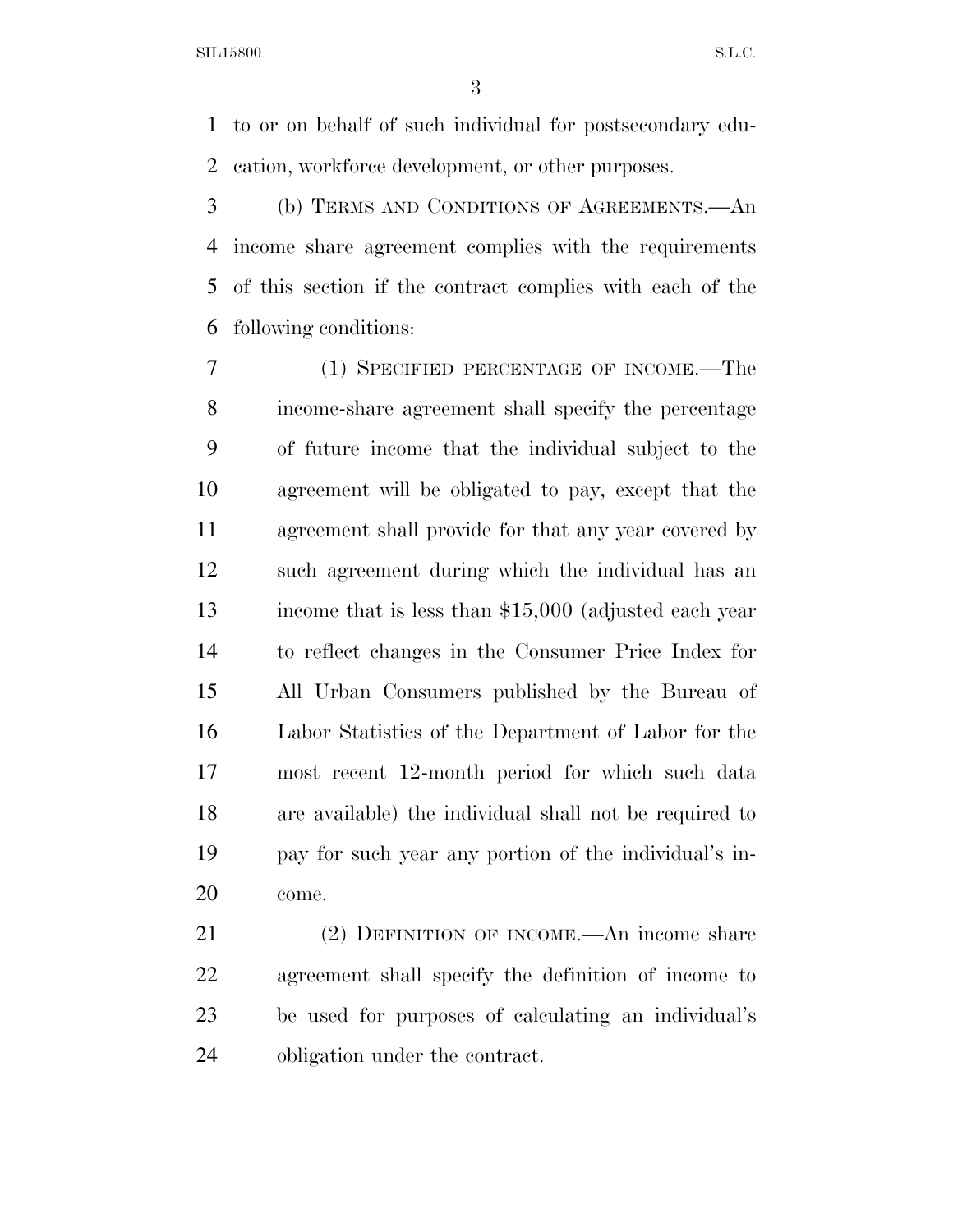(3) ANNUAL LIMITATION ON OBLIGATION.—The percentage of income required under the income share agreement to be paid by the individual subject to the agreement may not exceed a percentage such that, when multiplied by \$15,000, the product ex- ceeds the aggregate amount of periodic payments of principal and interest that would be required to be paid during a 12-month period under a comparable loan that bears interest at a fixed annual rate of 20 percent.

11 (4) AGGREGATE LIMITATION ON OBLIGATION. No eligible individual may enter into any income share agreement if the total percentage of such indi- vidual's future income that the individual agrees to pay under that contract, and any other income share agreements of such individual, exceeds 15 percent of such future income.

 (5) TIME-BASED LIMITATION ON OBLIGA-TION.—

 (A) LIMITATION.—The income-share agreement may not provide for the individual subject to the agreement to assume a commit- ment to pay future income having a commit- ment factor, that when added to the commit-ment factors for any other income-share agree-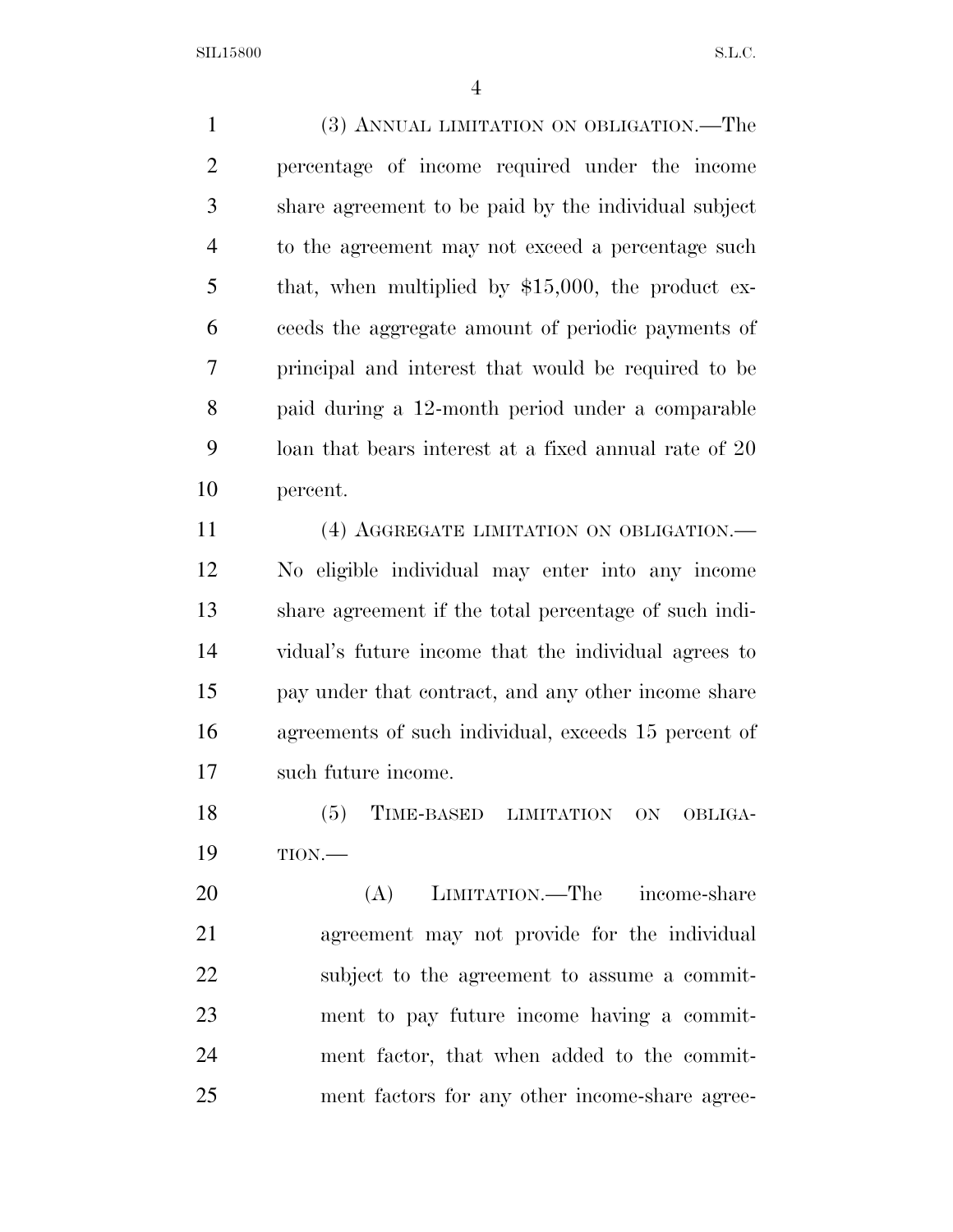| $\mathbf{1}$   | ments to which such individual is subject,        |
|----------------|---------------------------------------------------|
| $\overline{2}$ | equals a sum that exceeds the maximum com-        |
| 3              | mitment factor.                                   |
| $\overline{4}$ | (B) COMMITMENT FACTOR.—As used in                 |
| 5              | this paragraph, the term "commitment factor"      |
| 6              | means, with respect to an income-share agree-     |
| $\overline{7}$ | ment, the product of—                             |
| 8              | (i) the percentage (expressed as a dec-           |
| 9              | imal) of such future income required to be        |
| 10             | paid during such period; and                      |
| 11             | (ii) the remaining number of years                |
| 12             | under the agreement that future income is         |
| 13             | required to be paid at such percentage.           |
| 14             | (C) MAXIMUM COMMITMENT FACTOR.—As                 |
| 15             | used in this paragraph, the term "maximum"        |
| 16             | commitment factor" means, with respect to an      |
| 17             | income-share agreement, $2.25$ (which figure is   |
| 18             | the product of 7.5 percent and the number of      |
| 19             | years in the longest allowable contract under     |
| 20             | paragraph $(6)(A)$ ).                             |
| 21             | $(6)$ EXTENSION OF PERIOD.—The income-share       |
| 22             | agreement may provide that such period may be ex- |
| 23             | tended by a number of years that is equal to the  |
| 24             | number of years during which the agreement is in  |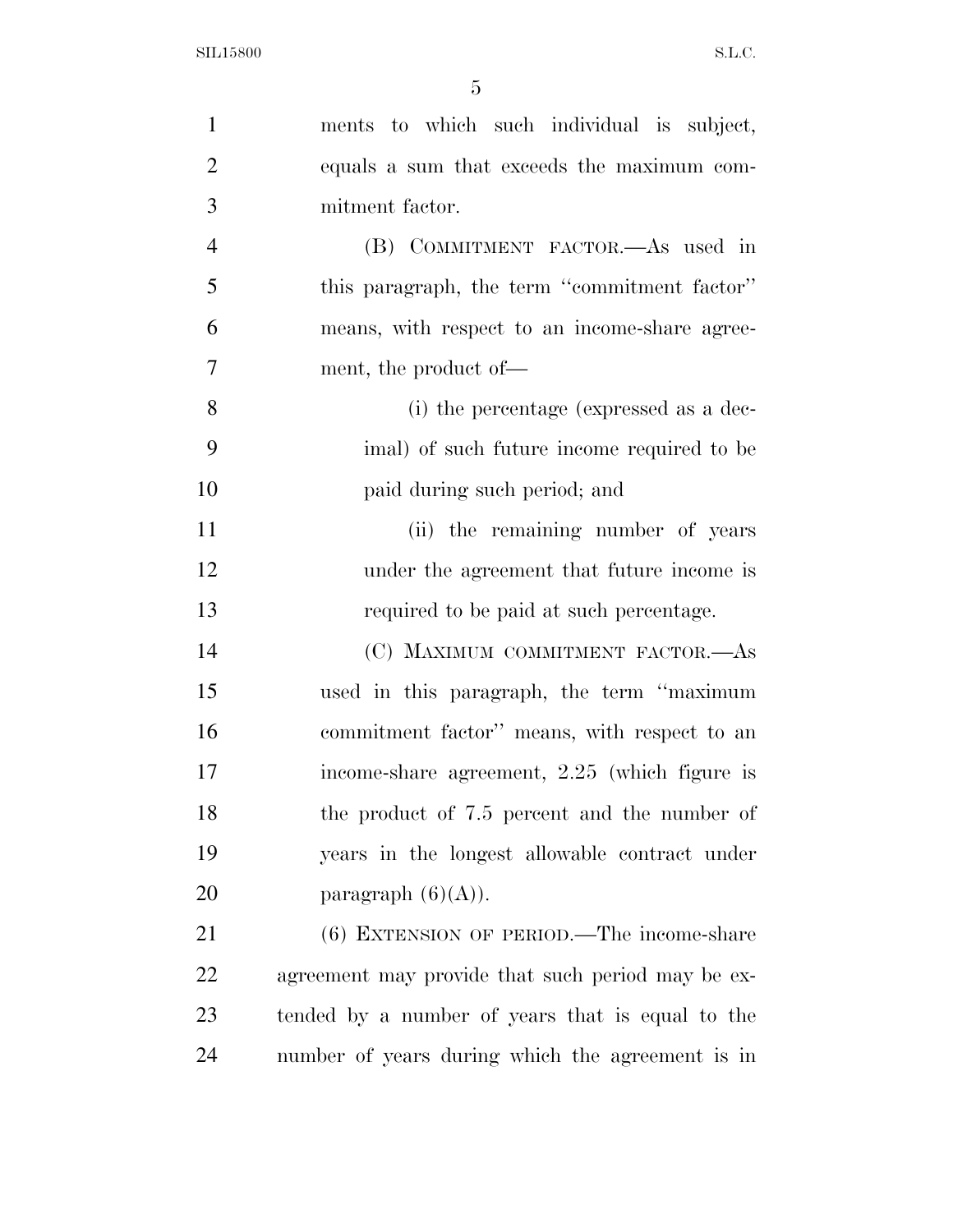force for which the individual's annual income is below the dollar amount specified in paragraph (1). (7) EARLY TERMINATION.—The income-share agreement shall specify the terms and conditions by which the individual subject to the agreement may extinguish the individual's obligations under the agreement before the end of the payment period specified in the agreement and any application ex- tension provided for in the agreement pursuant to 10 paragraph  $(6)(B)$ . (c) REQUIRED DISCLOSURES.—An income share agreement does not comply with the requirements of this section unless the individual who is committing to pay fu- ture income is provided, before entry into such agreement, a disclosure document that clearly and simply discloses— (1) that— (A) the agreement is not a debt instru- ment, and that the amount the individual will be required to pay under the agreement— (i) may be more or less than the amount provided to the individual; and (ii) will vary in proportion to the indi- vidual's future income; (B) that the obligations of the individual under the agreement are not dischargeable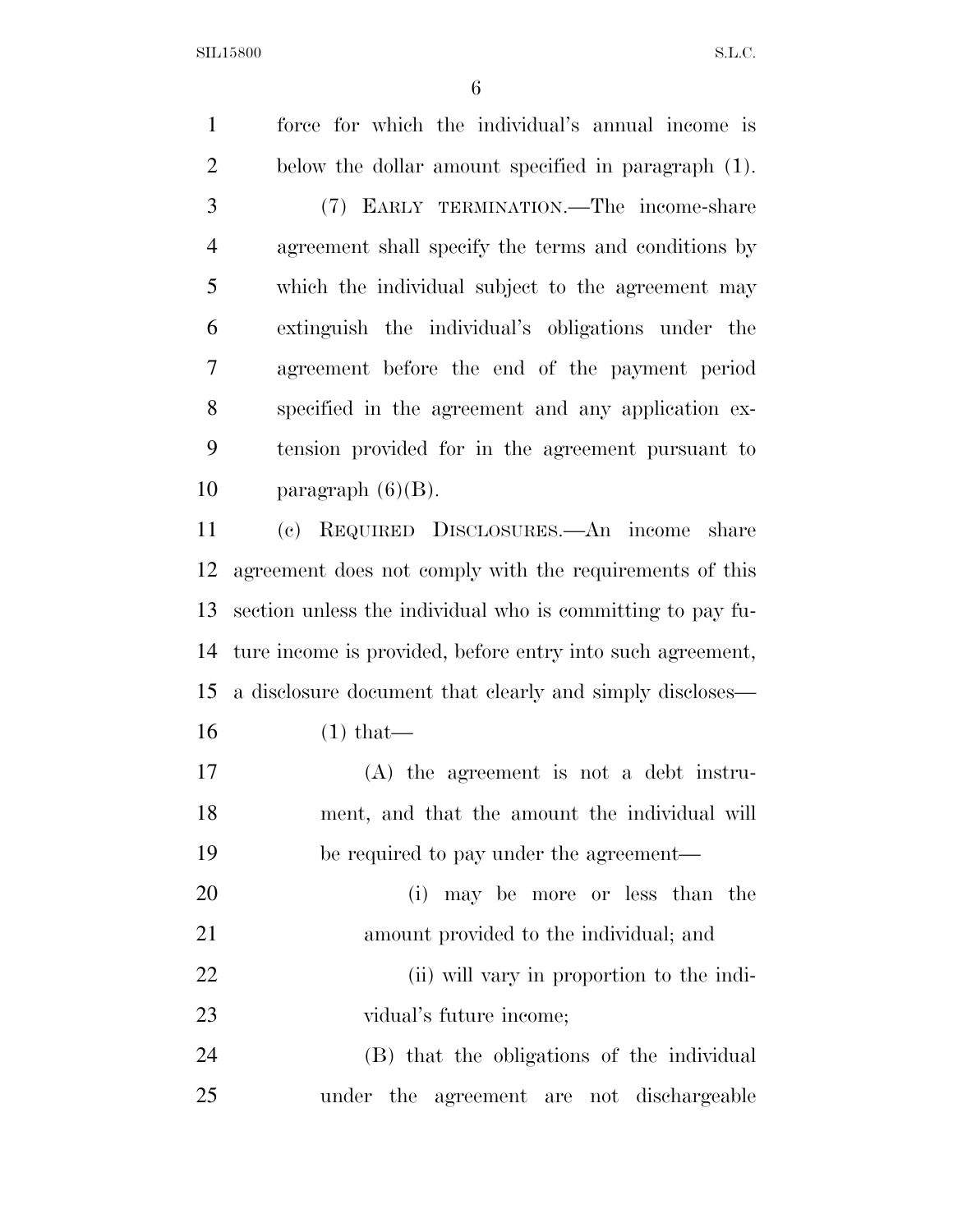| $\mathbf{1}$   | under bankruptcy law, except in a case that          |
|----------------|------------------------------------------------------|
| $\overline{2}$ | would impose an undue hardship on the debtor         |
| 3              | and the debtor's dependents;                         |
| $\overline{4}$ | (C) whether the obligations of the indi-             |
| 5              | vidual under the agreement may be extin-             |
| 6              | guished by accelerating payments, and, if so,        |
| 7              | under what terms;                                    |
| 8              | (D) the duration of the individual's obliga-         |
| 9              | tions under the agreement (absent such accel-        |
| 10             | erating payments), including any circumstances       |
| 11             | under which the contract would be extended;          |
| 12             | (E) the percentage of income the individual          |
| 13             | is committing to pay under the agreement and         |
| 14             | the minimum amount of annual income that,            |
| 15             | pursuant to subsection $(b)(1)$ , triggers the indi- |
| 16             | vidual's obligation under the agreement to make      |
| 17             | payments for such year; and                          |
| 18             | $(F)$ the definition of income to be used for        |
| 19             | purposes of calculating the individual's obliga-     |
| 20             | tion; and                                            |
| 21             | $(2)$ a comparison of-                               |
| 22             | (A) the amounts an individual would be re-           |
| 23             | quired to pay under the income-share agree-          |
| 24             | ment at a range of annual income levels, which       |
| 25             | income levels shall correspond to the levels the     |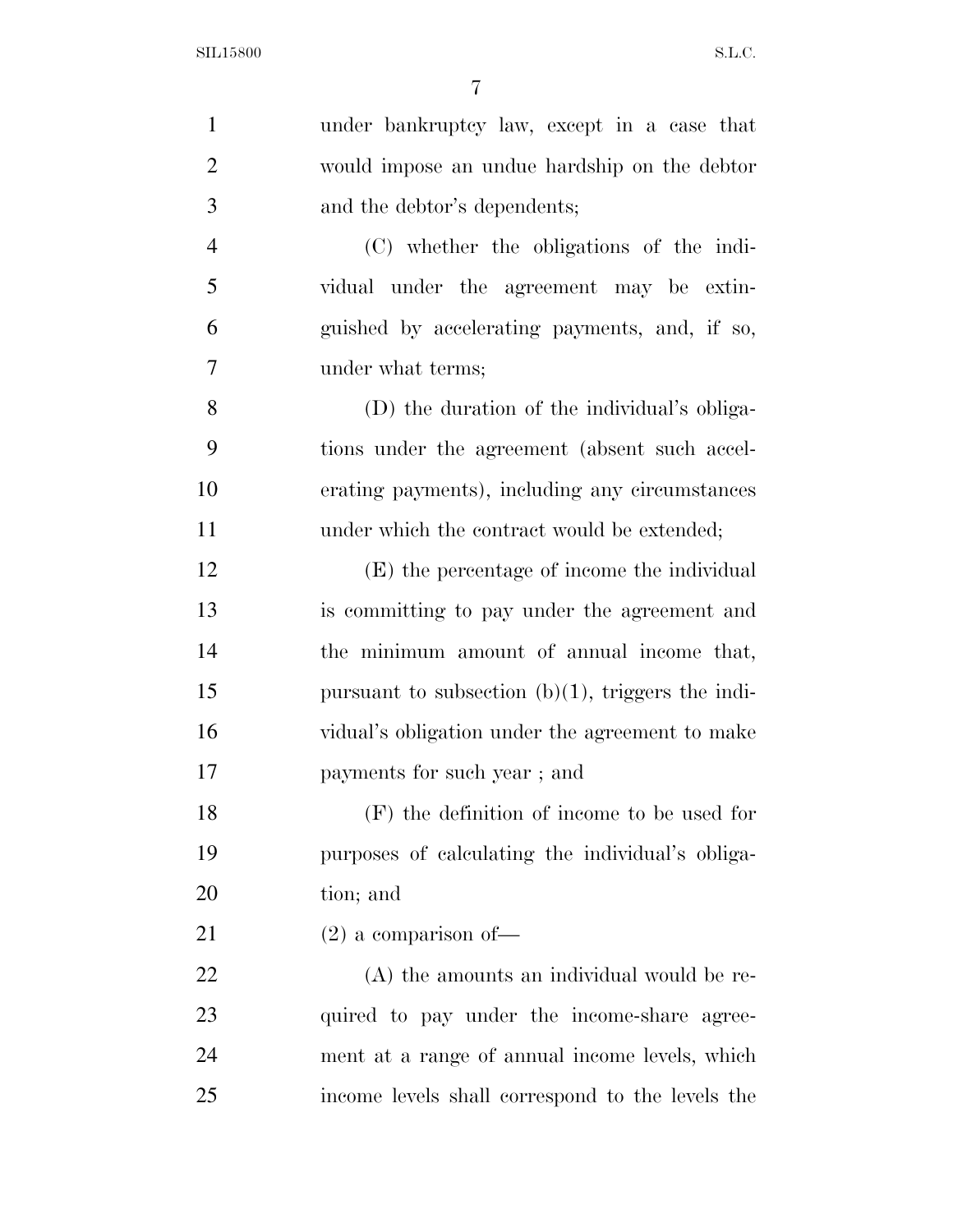SIL15800 S.L.C.

| $\mathbf{1}$   | individual might reasonably be expected to                  |
|----------------|-------------------------------------------------------------|
| $\overline{2}$ | make given the intended use of the funds pro-               |
| 3              | vided under the agreement, as determined in                 |
| $\overline{4}$ | accordance with guidance issued by the Sec-                 |
| 5              | retary of the Treasury; to                                  |
| 6              | (B) the amounts required to be paid under                   |
| 7              | a comparable loan that bears interest at a fixed            |
| 8              | annual rate of 10 percent.                                  |
| 9              | (d) NON-INTERFERENCE.—An income-share agree-                |
| 10             | ment represents an obligation by the individual pay the     |
| 11             | specific percentage of future income, but shall not be con- |
| 12             | strued to give the contract holder any rights over an indi- |
| 13             | vidual's actions.                                           |
| 14             | SEC. 103. DEFINITIONS.                                      |
| 15             | As used in this title:                                      |
| 16             | (1) STATE.—The term "State" includes, in ad-                |
| 17             | dition to the several States of the Union, the Com-         |
| 18             | monwealth of Puerto Rico, the District of Columbia,         |
| 19             | Guam, American Samoa, the Virgin Islands, the               |
| 20             | government of the Northern Mariana Islands, and             |
| 21             | the Trust Territory of the Pacific Islands.                 |
| 22             | (2) STATE LAW.—The term "State law" means                   |
| 23             | any law, decision, rule, regulation, or other action        |
| 24             | having the effect of a law of any State or any polit-       |
| 25             | ical subdivision of a State, or any agency or instru-       |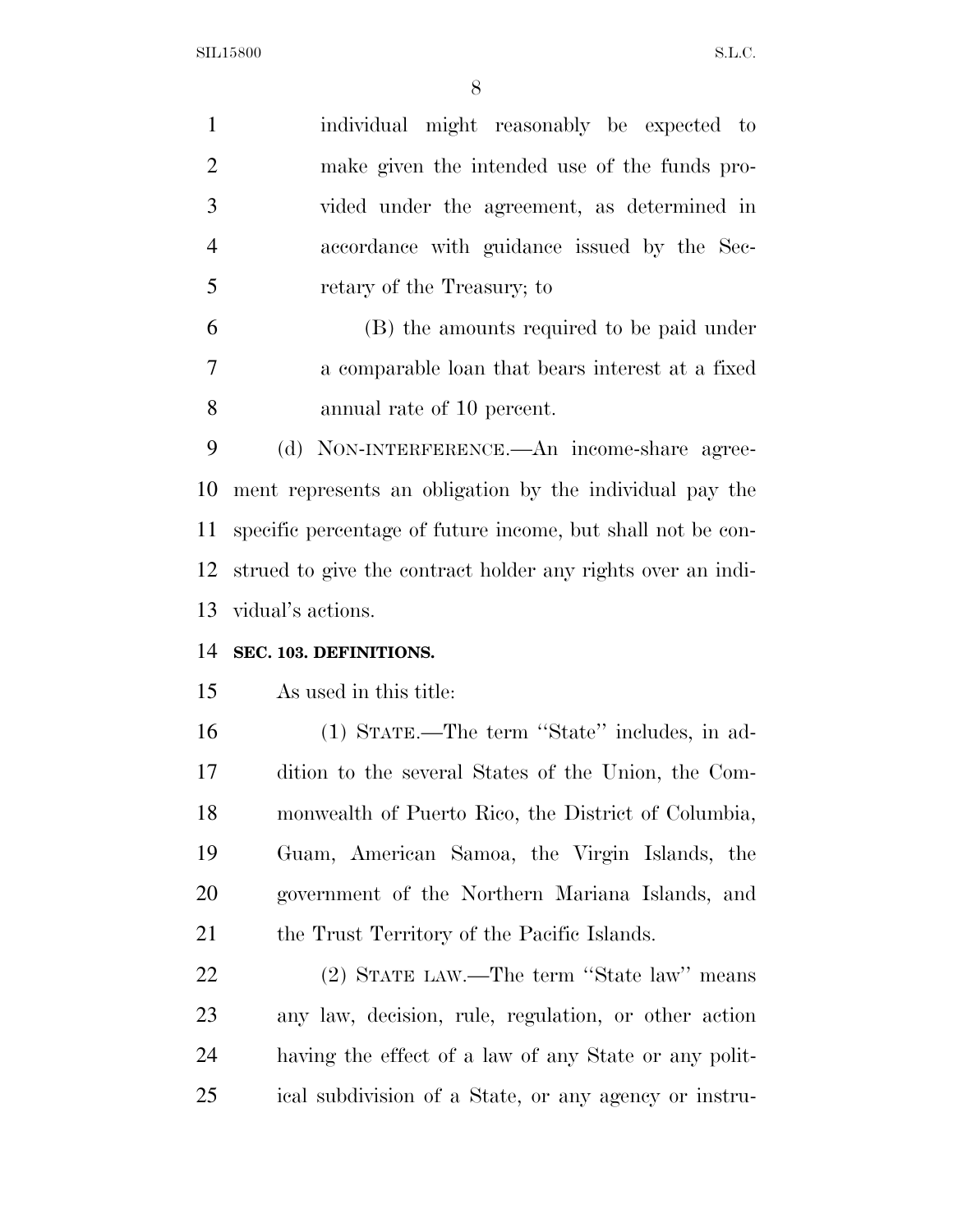mentality of a State or political subdivision of a State, except that a law of the United States appli- cable only to the District of Columbia shall be treat- ed as a State law (rather than a law of the United States).

## **SEC. 104. PREEMPTION OF STATE LAW WITH RESPECT TO USURY.**

 Income share agreements shall not be subject to State usury laws.

#### **SEC. 105. RULEMAKING; MODEL DISCLOSURE FORMS.**

 (a) IN GENERAL.—The Secretary of the Treasury, in consultation with such other agency heads as the Sec- retary considers appropriate, may issue such regulations as may be necessary to carry out this title.

(b) MODEL DISCLOSURE FORMS.—

 (1) IN GENERAL.—Not later than the end of the 180-day period beginning upon the date of the enactment of this Act, the Secretary of the Treas- ury, after consultation with such other agency heads as the Secretary considers appropriate, shall promul- gate a model disclosure form for the disclosures re-22 quired under section  $102(c)$ .

 (2) SAFE HARBOR.—Any person who uses the model disclosure form promulgated pursuant to paragraph (1) and includes accurate information re-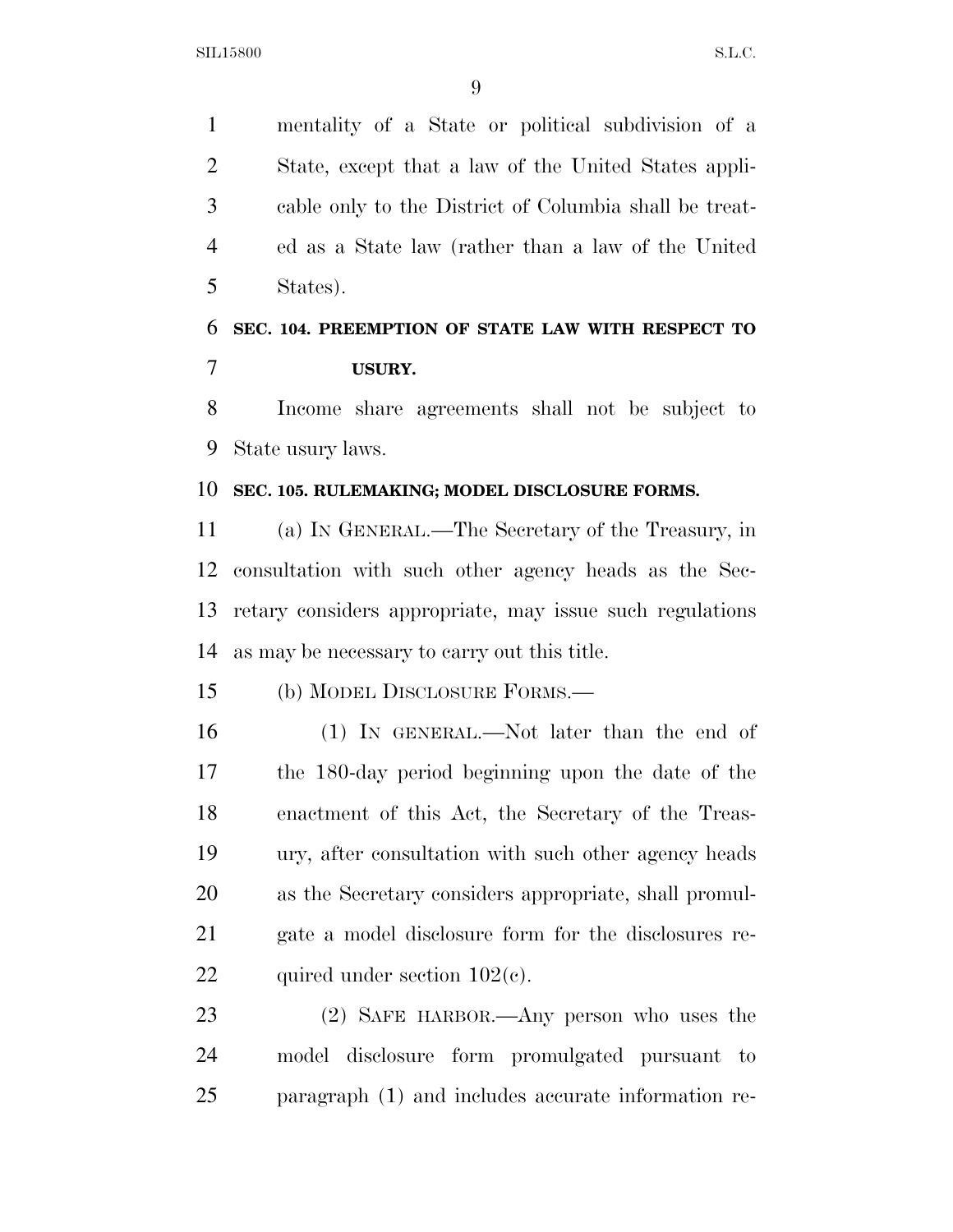1 quired under section  $102(c)$  to be disclosed shall be deemed to have satisfied the requirements of section 3  $102(e)$ .

# **TITLE II—TAX TREATMENT OF INCOME SHARE AGREEMENTS**

 **SEC. 201. TAX TREATMENT OF INCOME SHARE AGREE-MENTS.** 

 (a) EXCLUSION FROM GROSS INCOME OF INCOME SHARE AGREEMENT PROCEEDS.—Payments made under an income-share agreement that complies with te require- ments of section 102 to or on behalf of the individual who commits to pay a specified percentage of such individual's future income to another person under such agreement, and any difference in value of the payments to or on behalf of such individual and the total amount paid by such indi- vidual, shall not be includible in the gross income of such individual for purposes of the Internal Revenue Code of 1986.

 (b) TREATMENT OF PAYMENTS OF FUTURE IN- COME.—Payments of future income received by another person under an income share agreement shall be treated for purposes of the Internal Revenue Code of 1986—

 (1) first, with respect to so much of such pay- ments as does not exceed the amount of the pay-ments to which subsection (a) applies with respect to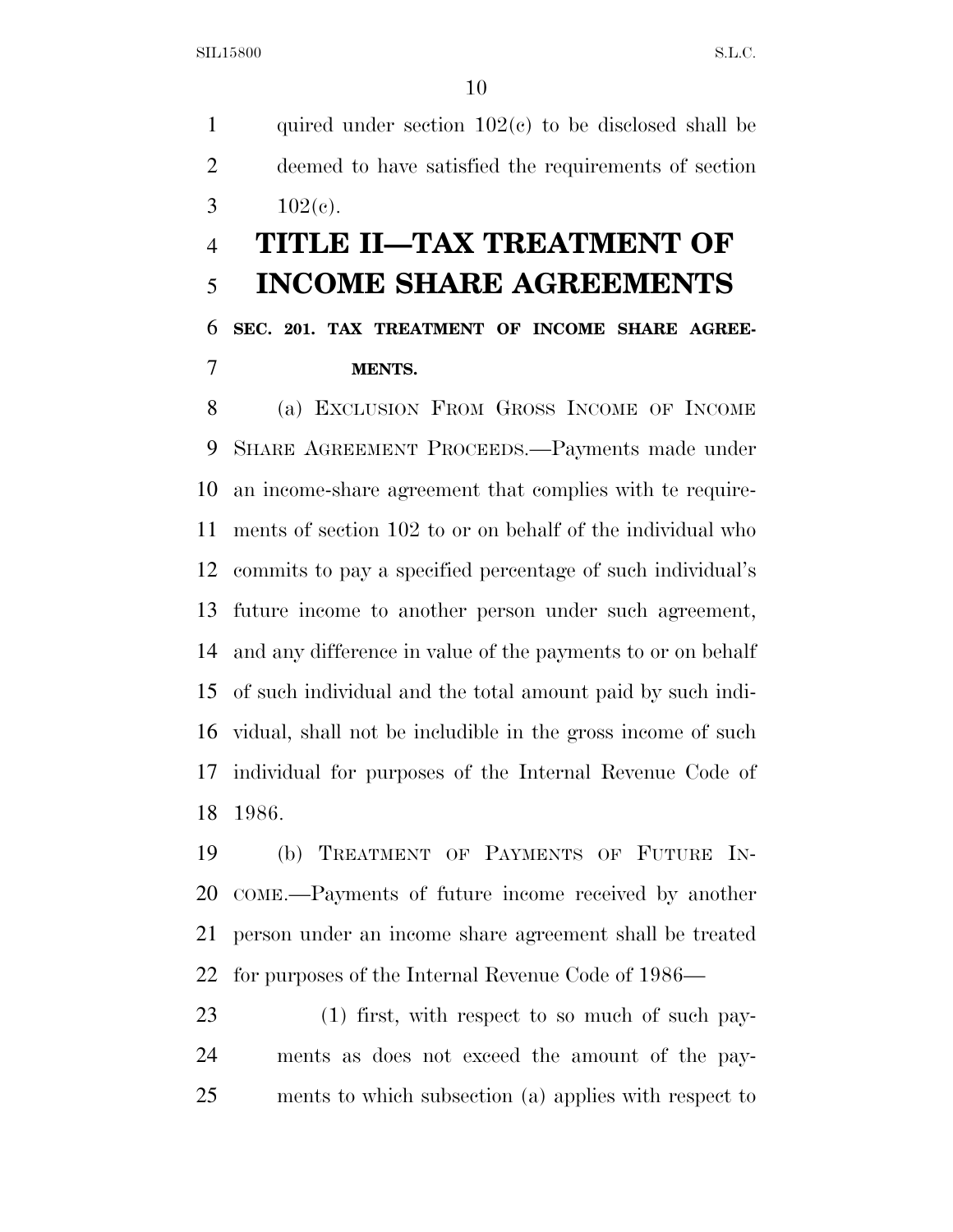such agreement, as a repayment of investment in the contract which reduces the holder's basis in such agreement, and

 (2) second, as income on the contract which is includible in gross income.

 (c) INCOME SHARE AGREEMENT.—For purposes of this title, the term ''income share agreement'' has the meaning given such term under title I.

## **TITLE III—QUALIFIED EDUCATION LOAN**

#### **SEC. 301. QUALIFIED EDUCATION LOAN.**

 (a) IN GENERAL.—Paragraph (1) of section 221(d) of the Internal Revenue Code of 1986 is amended by add- ing at the end the following: ''Such term includes any in- come share agreement (as defined in section 102 of the Investing in Student Success Act of 2015), except that payments made by the taxpayer during the taxable year to meet an income share agreement obligation shall not be taken into account under subsection (a)''.

 (b) INFORMATION REPORTING NOT REQUIRED.— Subsection (e) of section 6050S of such Code is amended by inserting ''(without regard to the last sentence there-23 of)" after "section  $221(d)(1)$ ".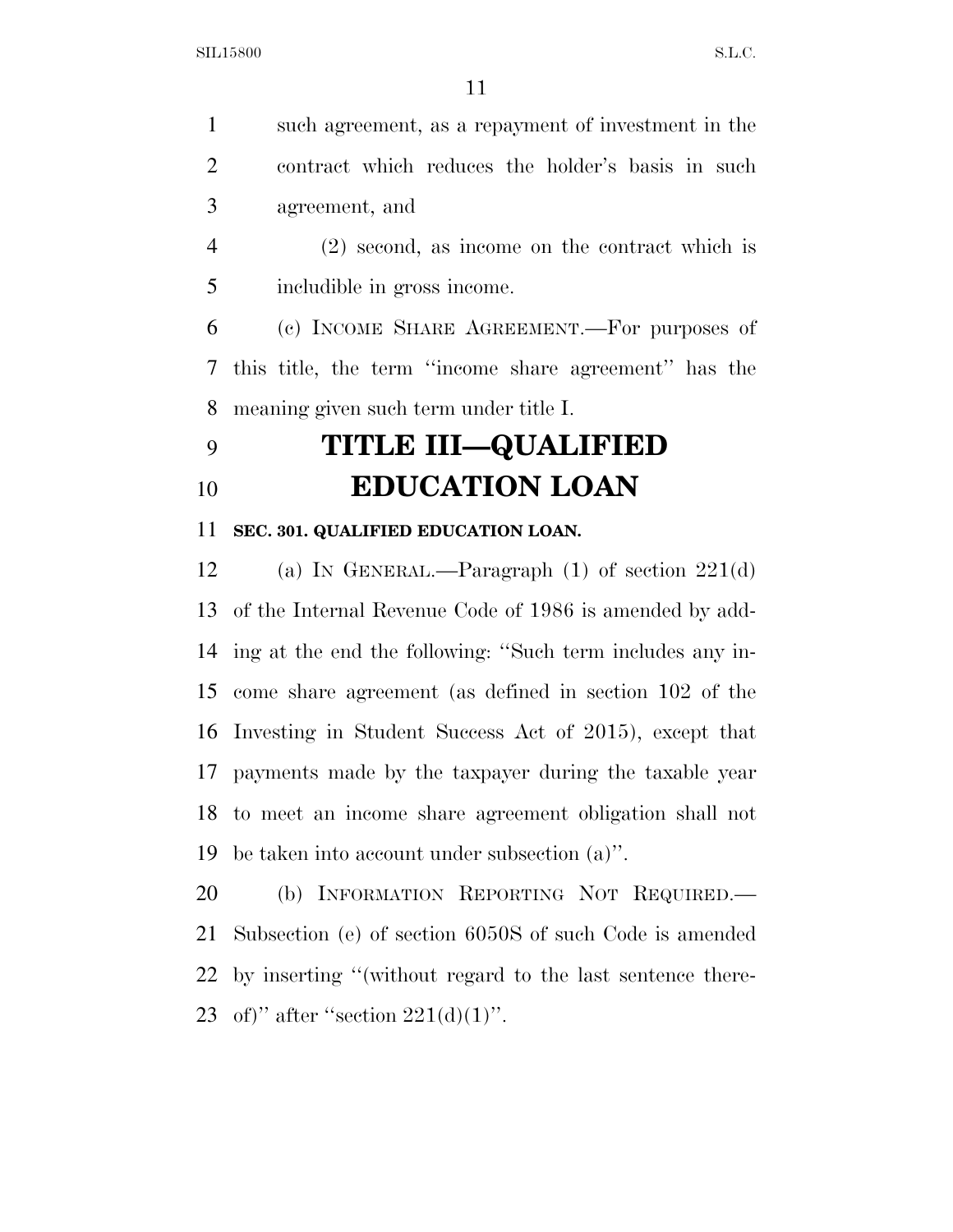# **TITLE IV—FEDERAL INDIVIDUAL ASSISTANCE TREATMENT OF INCOME SHARE AGREEMENTS SEC. 401. AMOUNTS RECEIVED NOT TREATED AS INCOME IN CALCULATION OF FINANCIAL NEED UNDER THE HIGHER EDUCATION ACT OF 1965.**  No portion of any amounts received by an individual for entering into an income share agreement (as such term is defined in title I) shall be included as income or assets in the computation of expected family contribution for any program funded in whole or in part under the Higher Education Act of 1965. **TITLE V—INVESTMENT COMPANY TREATMENT SEC. 501. BUSINESSES MAKING INCOME SHARE AGREE- MENTS EXCLUDED FROM INVESTMENT COM- PANY TREATMENT.**  Section 3(c) of the Investment Company Act of 1940 (15 U.S.C. 80a–3(c)) is amended— (1) in paragraph (4), by inserting after ''indus- trial banking,'' the following: ''income share agree- ments (as defined under section 102 of the Investing 24 in Student Success Act of 2015),"; and